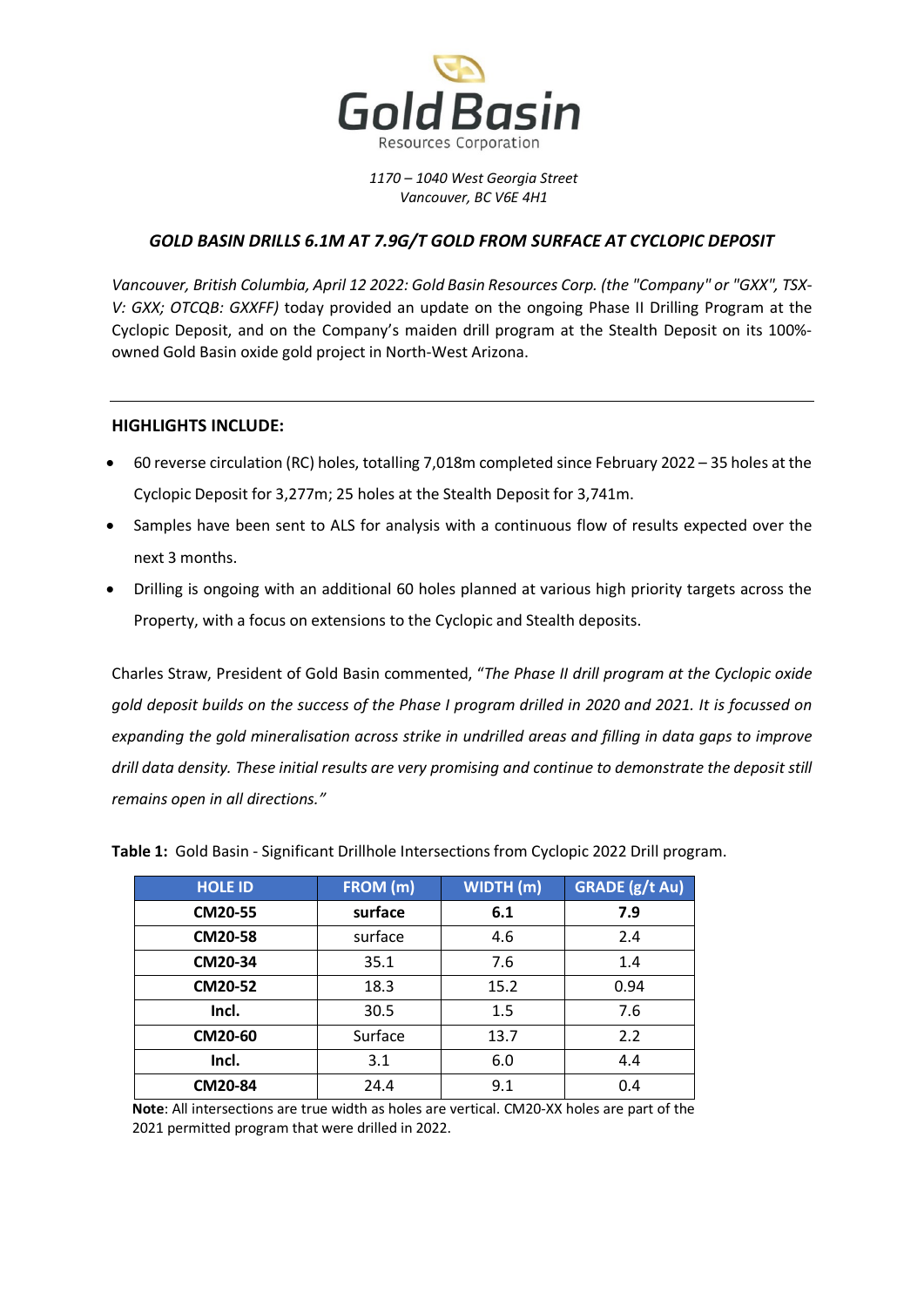

The results to date at the Cyclopic oxide gold deposit are focussed in the south-eastern portion of the main north-west Cyclopic Fault and follow up on the excellent high-grade results received on the 2020-21 program (Table 2) in the same area. These latest results continue to deliver high grade gold mineralisation from surface and demonstrate the potential of the Cyclopic depositto deliver a sizeable near-surface, flat-lying resource. The Cyclopic has continuous gold mineralisation over a minimum strike-length of 1.5km and to a minimum depth of 90m from surface based on current drilling, still remaining open in all directions. Drilling will continue at the Cyclopic and other high priority targets over the coming months.





Additional assays are expected in the coming weeks and will be released on an ongoing basis for the coming several weeks.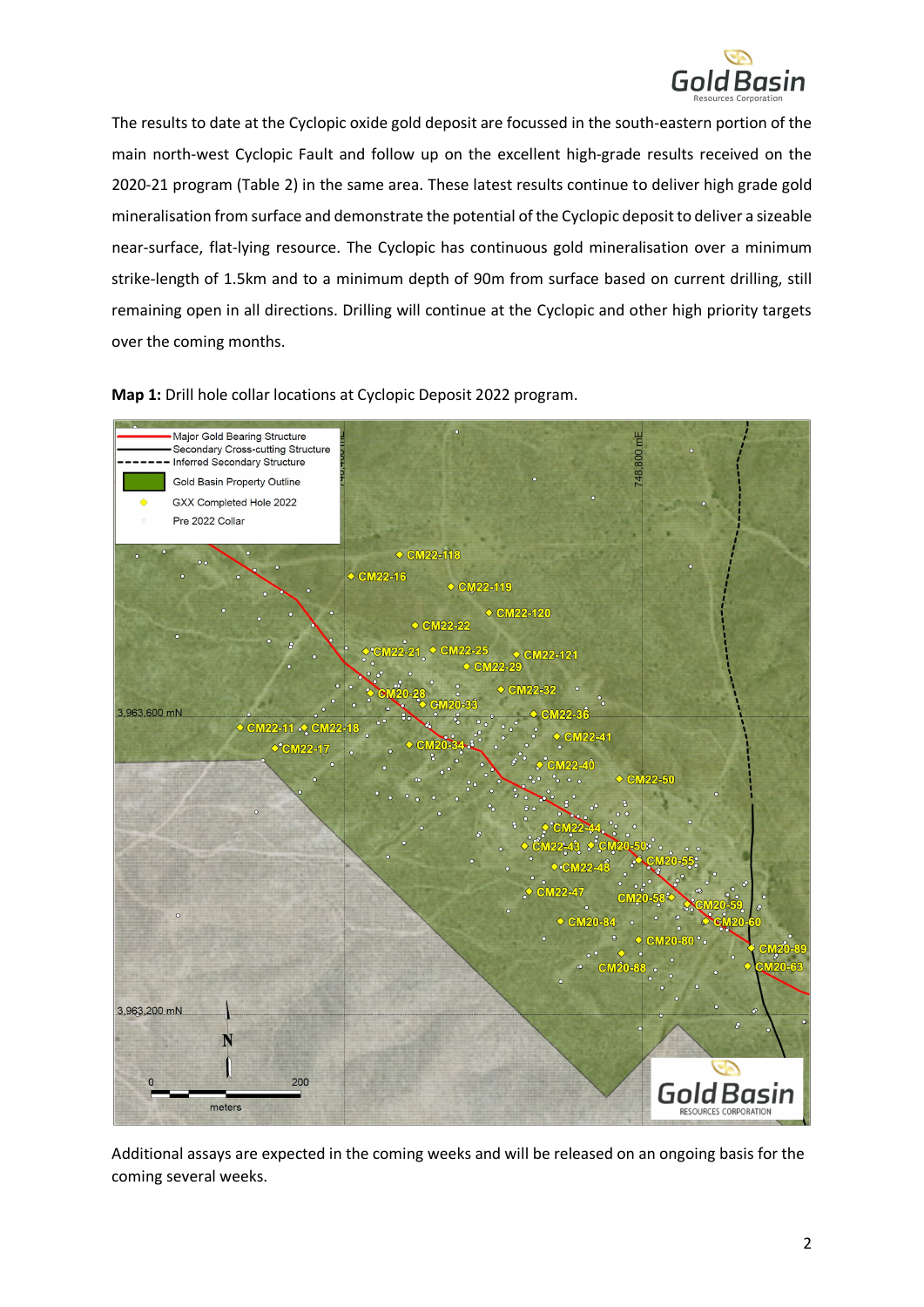

| <b>HOLE ID</b> | FROM (m) | WIDTH(m) | <b>GRADE</b> (g/t Au) |
|----------------|----------|----------|-----------------------|
| CM-20-112      | 0.00     | 9.1      | 3.5                   |
| Incl.          | 6.1      | 1.5      | 15.9                  |
| CM-20-61       | 0        | 9.1      | 6.5                   |
| incl.          | 0.00     | 1.5      | 12.9                  |
|                | 1.5      | 1.5      | 7.0                   |
|                | 3.1      | 1.5      | 3.1                   |
|                | 4.6      | 1.5      | 12.5                  |
|                | 6.1      | 1.5      | 3.2                   |

**Table 2:** Previous High Grade Results from 2020-21 Drill program southern Cyclopic

## **Background**

The Gold Basin oxide-gold project is located in North-West Arizona, within a 1.5-hour drive over major highways and paved roads from Las Vegas, Nevada.

Access and infrastructure at Gold Basin are excellent, with high-voltage powerlines running directly from the Hoover Dam hydroelectric plant through the property. Abundant water, labour and contractors are located nearby.

The current 110-hole, ~12,000m drilling program follows up on the excellent results from the 100 hole, ~10,000, Phase I program conducted in 2020-21.

Phase I drilling established broad zones of flat lying gold mineralisation over a 1,500m long by 650m wide area at the Cyclopic in sub-horizontal detachment faults, with higher-grade gold mineralisation in cross-cutting vertical structures.

#### **Quality Control and Quality Assurance**

Gold Basin Resources Corp. initiated the Phase 2 RC drilling program on its Gold Basin Property in February, 2022 and has to date drilled 7 018m in 60 holes, with hole depths ranging from 91m to 244m. The majority of holes are vertical and are being drilled with dry air (no injected water or other fluid) using a centre-return hammer.

Samples are collected every 5 feet (1.52m) and are reduced on-site using a triple-tier Gilson splitter, producing a 2kg-3kg assay sample and a 3kg-5kg twin sample that can be used for met testing or reassay work. Coarse blank material, standard reference pulps, and split duplicates are inserted into the sample stream on a 1-in-20 sample basis such that each 23-sample group contains one blank, one duplicate, and one reference pulp. Three standard reference pulps at three different gold grades (0.154ppm, 0.778ppm, and 2.58ppm) are being used. One 1.52m drill interval in every four intervals is weighed in order to monitor recovery.

Assay samples are placed in shipping sacks together with the field inserts upon completion of each hole. After four holes are completed, all assay samples are transported in their respective shipping sacks ALS in Tucson, Arizona by a Gold Basin contractor. Prior to shipping, all samples are maintained under the direct control and supervision of the on-site geological staff.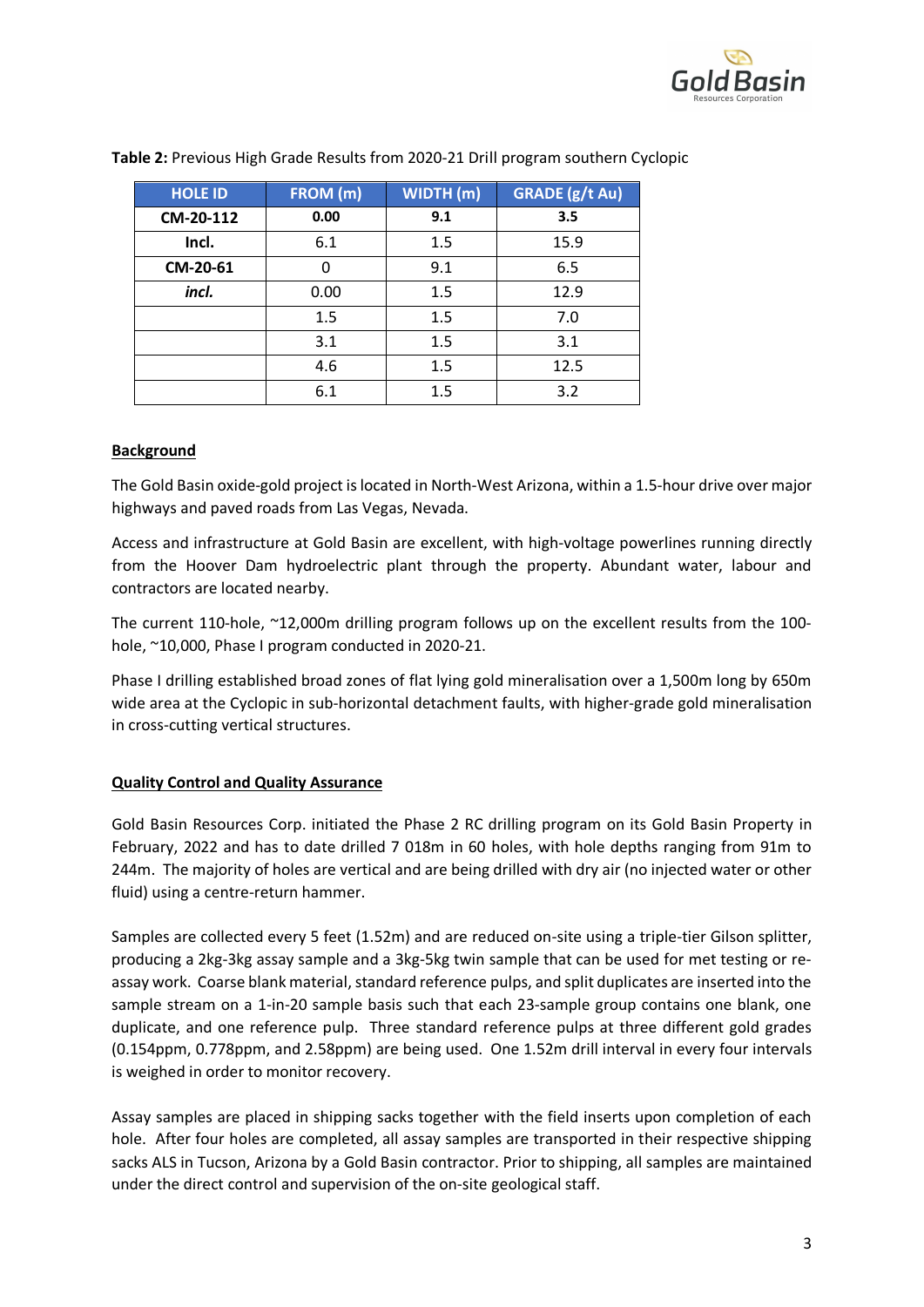

Upon arrival in Tucson, AZ at ALS (ALS), the samples are prepared using ALS codes CRU-31, SPL-31 and PUL-32 procedures (pulverize 1kg split to 85% passing 75 micron) and fire-assayed for gold using ALS Code Au-AA25 procedure (30gm fire assay with AA finish). ALS also inserts its own certified reference materials plus blanks and duplicates.

### **QUALIFIED PERSON**

Charles Straw BSc Geo, a qualified person as defined by National Instrument 43-101, has reviewed the scientific and technical information that forms the basis for this news release and has approved the disclosure herein. Mr. Straw is an Executive Director of the Company.

## **ABOUT GOLD BASIN RESOURCES CORPORATION**

Gold Basin Resources is engaged in the business of mineral exploration and the acquisition of mineral property assets in North America, including the Gold Basin Property located in the Gold Basin Mining District, Mohave County, Arizona, which comprises five mineral rights and 294 unpatented mining claims totalling 30.8 square kilometres.

On Behalf of the Board of Directors Michael Povey Chief Executive Officer and Director

For further information, please contact: Andrew Mendelawitz, Investor Relations

Phone: 1-778-650-5457

#### **FORWARD-LOOKING STATEMENTS**

This news release contains forward-looking statements and forward-looking information (collectively, "forward looking statements") within the meaning of applicable Canadian and U.S. securities legislation, including the United States Private Securities Litigation Reform Act of 1995. All statements, other than statements of historical fact, included herein including, without limitation, future results from the comprehensive work program on PQ core from the Cyclopic deposit, the Company's expectation that it will be successful in enacting its business plans, and the anticipated business plans and timing of future activities of the Company, are forward looking statements. Although the Company believes that such statements are reasonable, it can give no assurance that such expectations will prove to be correct. Forward-looking statements are typically identified by words such as: "believes", "will", "expects", "anticipates", "intends", "estimates", "plans", "may", "should", "potential", "scheduled", or variations of such words and phrases and similar expressions, which, by their nature, refer to future events or results that may, could, would, might or will occur or be taken or achieved. In making the forward-looking statements in this news release, the Company has applied several material assumptions, including without limitation, that that there will be investor interest in future financings, market